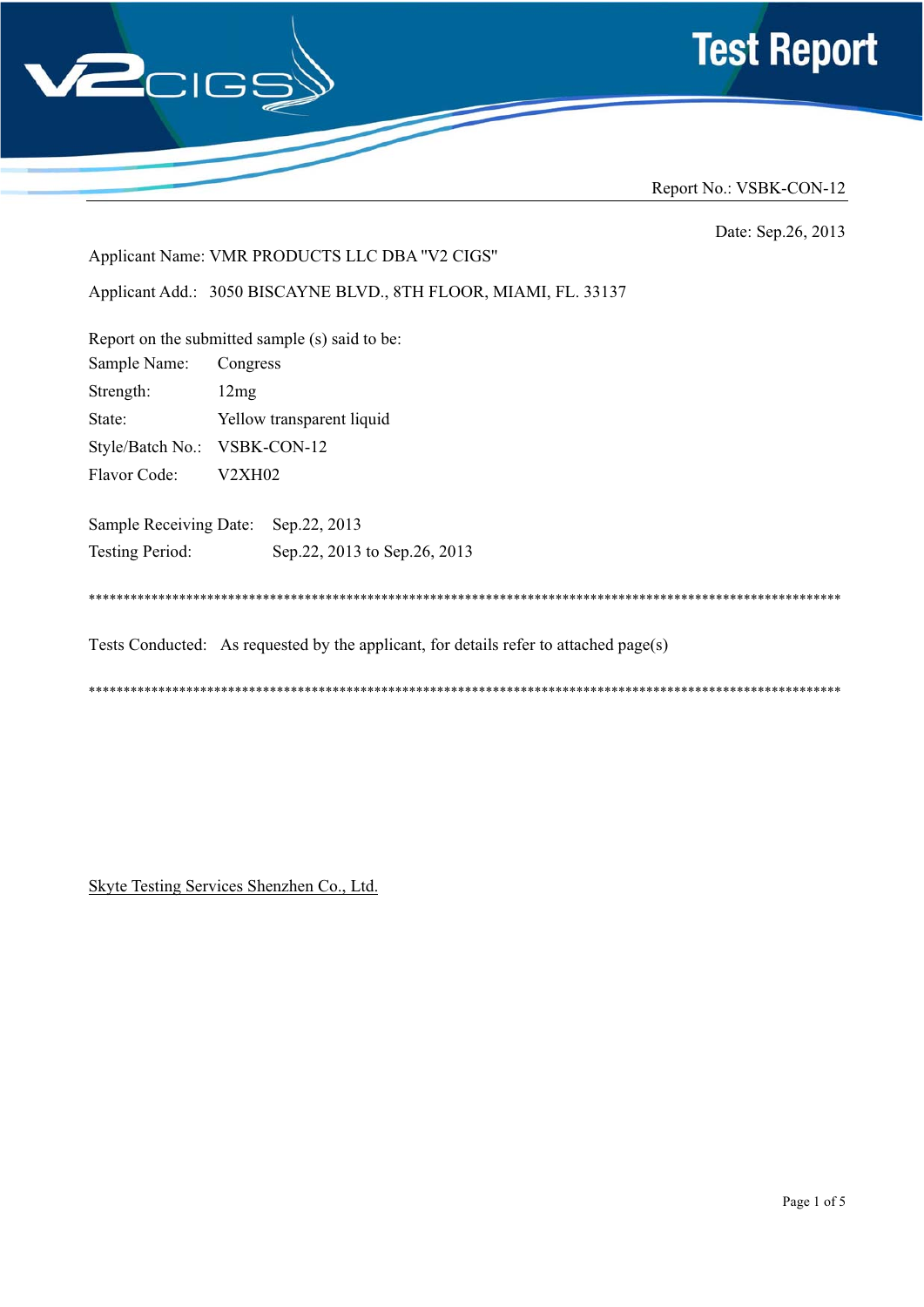

| Conclusion:           |                                          |                         |  |  |
|-----------------------|------------------------------------------|-------------------------|--|--|
| <b>Test Item</b>      | <b>Test Request</b>                      | Conclusion              |  |  |
|                       |                                          | 72.4 $\%$ , w/w         |  |  |
| Propylene glycol      | JY/T 021-1996                            | (Detailed report below) |  |  |
|                       |                                          | $1.20\%$ , w/w          |  |  |
| Nicotine              | JY/T 021-1996                            | (Detailed report below) |  |  |
|                       | JY/T 003-1996                            | N.D.                    |  |  |
| Diethylene glycol     |                                          | (Detailed report below) |  |  |
| <b>Nitrosamines</b>   |                                          | N.D.                    |  |  |
|                       | JY/T 003-1996                            | (Detailed report below) |  |  |
|                       |                                          | N.D.                    |  |  |
| Phthalates (18 Items) | GB/T 21911-2008                          | (Detailed report below) |  |  |
|                       | U.S. Consumer Product Safety Improvement | N.D.                    |  |  |
| Total lead            | Act 2008 Title I, Section 101            | (Detailed report below) |  |  |
|                       |                                          | N.D.                    |  |  |
| Heavy elements        | <b>U.S. ASTM F963-11</b>                 | (Detailed report below) |  |  |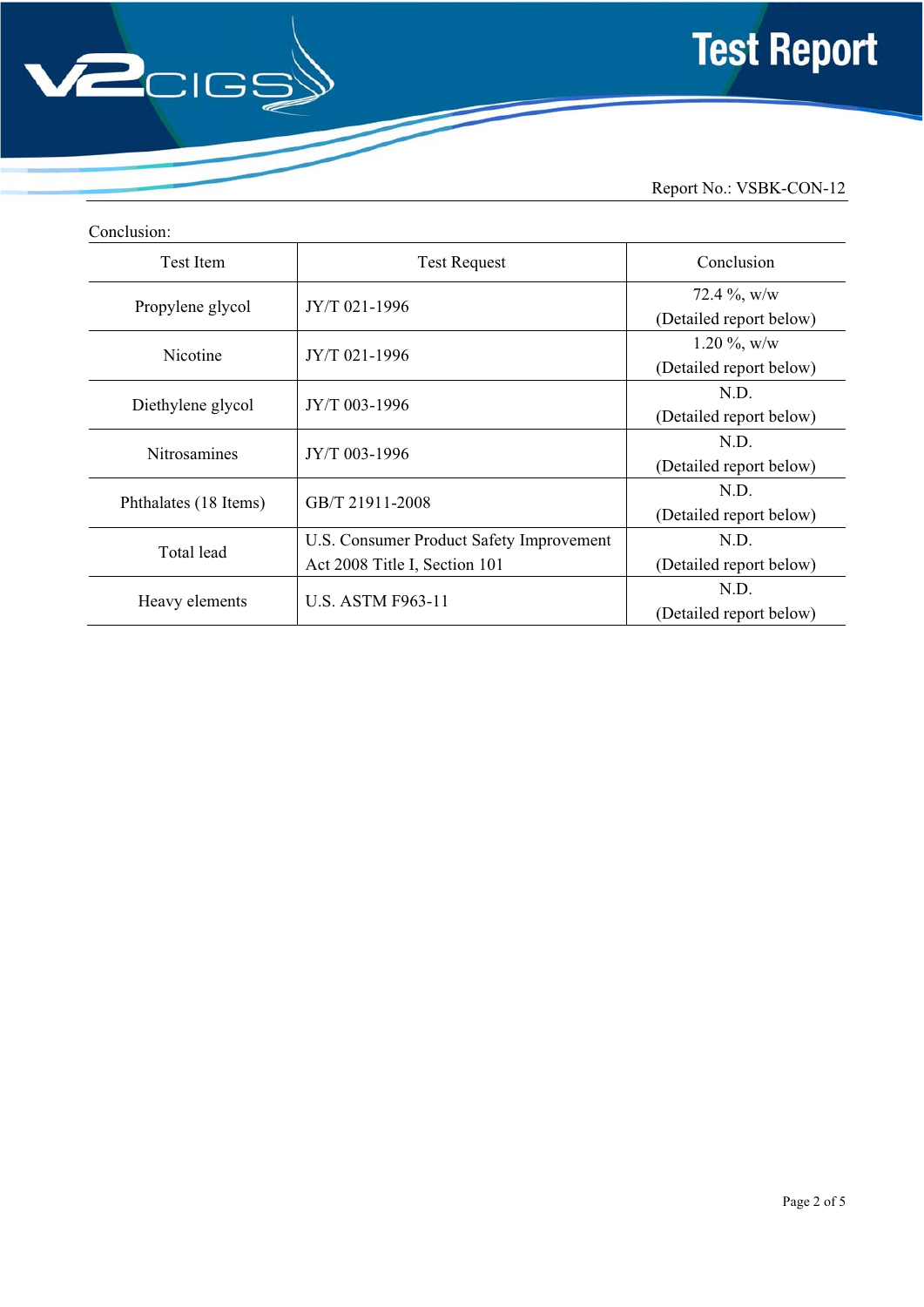

# **Test Result**

## **1. Propylene glycol**

| Test Item        | <b>Test Result</b> | MDL  | Unit       |
|------------------|--------------------|------|------------|
| Propylene glycol | 70<br>∠.+          | υ. ι | $\%$ , w/w |

### **2. Nicotine**

| Test Item | <b>Test Result</b> | MDL    | Unit       |
|-----------|--------------------|--------|------------|
| Nicotine  | 1.20               | 0.0001 | $\%$ , w/w |

## **3. Diethylene glycol**

| Test Item         | <b>Test Result</b>  | MDL   | Unit       |
|-------------------|---------------------|-------|------------|
| Diethylene glycol | $\cdot$ . $\cdot$ . | 0.001 | $\%$ , w/w |

# **4. Nitrosamines**

| Test Item           | <b>Test Result</b> | MDL  | Unit  |
|---------------------|--------------------|------|-------|
| <b>Nitrosamines</b> | .4.D.              | IJ.U | mg/kg |

### **5. Phthalates (18 Items)**

| No.            | Test Item                                   | <b>Test Result</b><br>(mg/kg) | <b>MDL</b><br>(mg/kg) |
|----------------|---------------------------------------------|-------------------------------|-----------------------|
| 1              | Dimethyl phthalate (DMP)                    | N.D.                          | 1.00                  |
| 2              | Diethyl phthalate (DEP)                     | N.D.                          | 1.00                  |
| 3              | Diisobutyl phthalate (DIBP)                 | N.D.                          | 1.00                  |
| $\overline{4}$ | Dibutyl phthalate (DBP)                     | N.D.                          | 1.00                  |
| 5              | Bis (2-methoxyethyl) phthalate (DMEP)       | N.D.                          | 1.00                  |
| 6              | Bis (4-methyl-2-pentyl) phthalate<br>(BMPP) | N.D.                          | 1.00                  |
| $\tau$         | Bis (2-ethoxyethyl) phthalate (DEEP)        | N.D.                          | 1.00                  |
| 8              | Dipentyl phthalate (DPP)                    | N.D.                          | 1.00                  |
| 9              | Dihexyl phthalate (DHXP)                    | N.D.                          | 1.00                  |
| 10             | Benzyl butyl phthalate (BBP)                | N.D.                          | 1.00                  |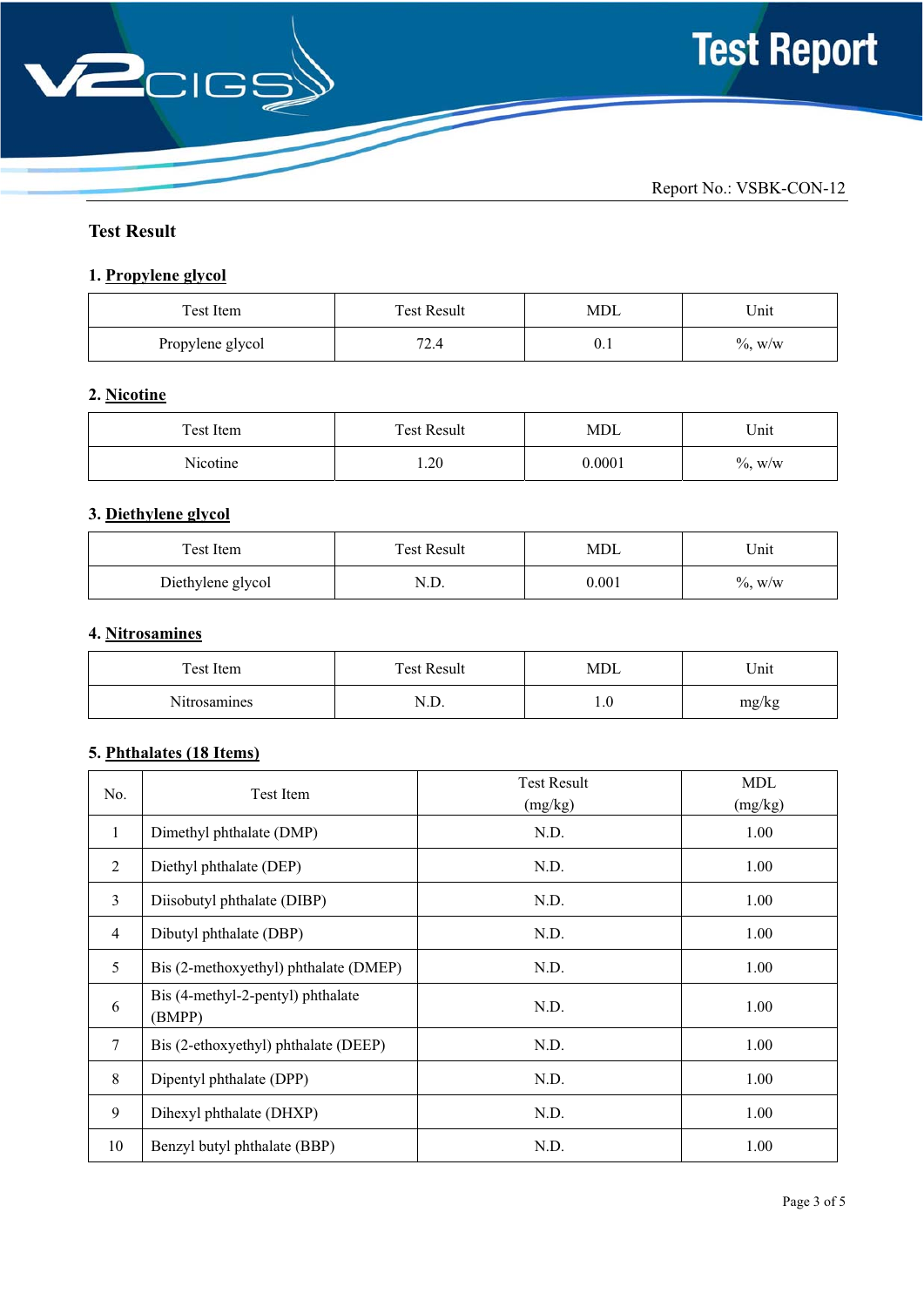

| No. | <b>Test Item</b>                       | <b>Test Result</b><br>(mg/kg) | <b>MDL</b><br>(mg/kg) |
|-----|----------------------------------------|-------------------------------|-----------------------|
| 11  | Bis (2-n-butoxyethyl) phthalate (DBEP) | N.D.                          | 1.00                  |
| 12  | Di-cyclohexyl-phthalate (DCHP)         | N.D.                          | 1.00                  |
| 13  | Di-(2-ethylhexyl) phthalate (DEHP)     | N.D.                          | 1.00                  |
| 14  | Di-n-octyl phthalate (DNOP)            | N.D.                          | 1.00                  |
| 15  | Dinonyl phthalate (DNP)                | N.D.                          | 1.00                  |
| 16  | Diisononyl phthalate (DINP)            | N.D.                          | 1.00                  |
| 17  | Di-iso-octyl-phthalate (DIOP)          | N.D.                          | 1.00                  |
| 18  | Diphenyl phthalate                     | N.D.                          | 1.00                  |

### **6. Total lead (CPSIA 2008 Sec. 101)**

| Test Item       | <b>Test Result</b> | MDL   | Enforced $limit$ <sup>#1</sup> |
|-----------------|--------------------|-------|--------------------------------|
|                 | (ppm)              | (ppm) | (for coating, ppm)             |
| Total lead (Pb) | N.D.               |       | 90                             |

## **7. Heavy elements (ASTM F963-11)**

| Test Item              | <b>Test Result</b> | <b>MDL</b> | Enforced Limit <sup>#2</sup> |
|------------------------|--------------------|------------|------------------------------|
|                        | (ppm)              | (ppm)      | (ppm)                        |
| Soluble lead (Pb)      | N.D.               | 5          | 90                           |
| Soluble antimony (Sb)  | N.D.               | 5          | 60                           |
| Soluble arsenic (As)   | N.D.               | 2.5        | 25                           |
| Soluble barium (Ba)    | N.D.               | 5          | 1000                         |
| Soluble cadmium (Cd)   | N.D.               | 5          | 75                           |
| Soluble chromium (Cr)  | N.D.               | 2.5        | 60                           |
| Soluble mercury (Hg)   | N.D.               | 2.5        | 60                           |
| Soluble selenium (Se)  | N.D.               | 5          | 500                          |
| Soluble nickel (Ni)    | N.D.               | 5          |                              |
| Soluble magnesium (Mg) | N.D.               | 5          |                              |
| Soluble aluminum (Al)  | N.D.               | 5          |                              |

Tested by: Xixiaoyu, Huangxiangwei Checked by: Dengpeng, Jiangnengqiang